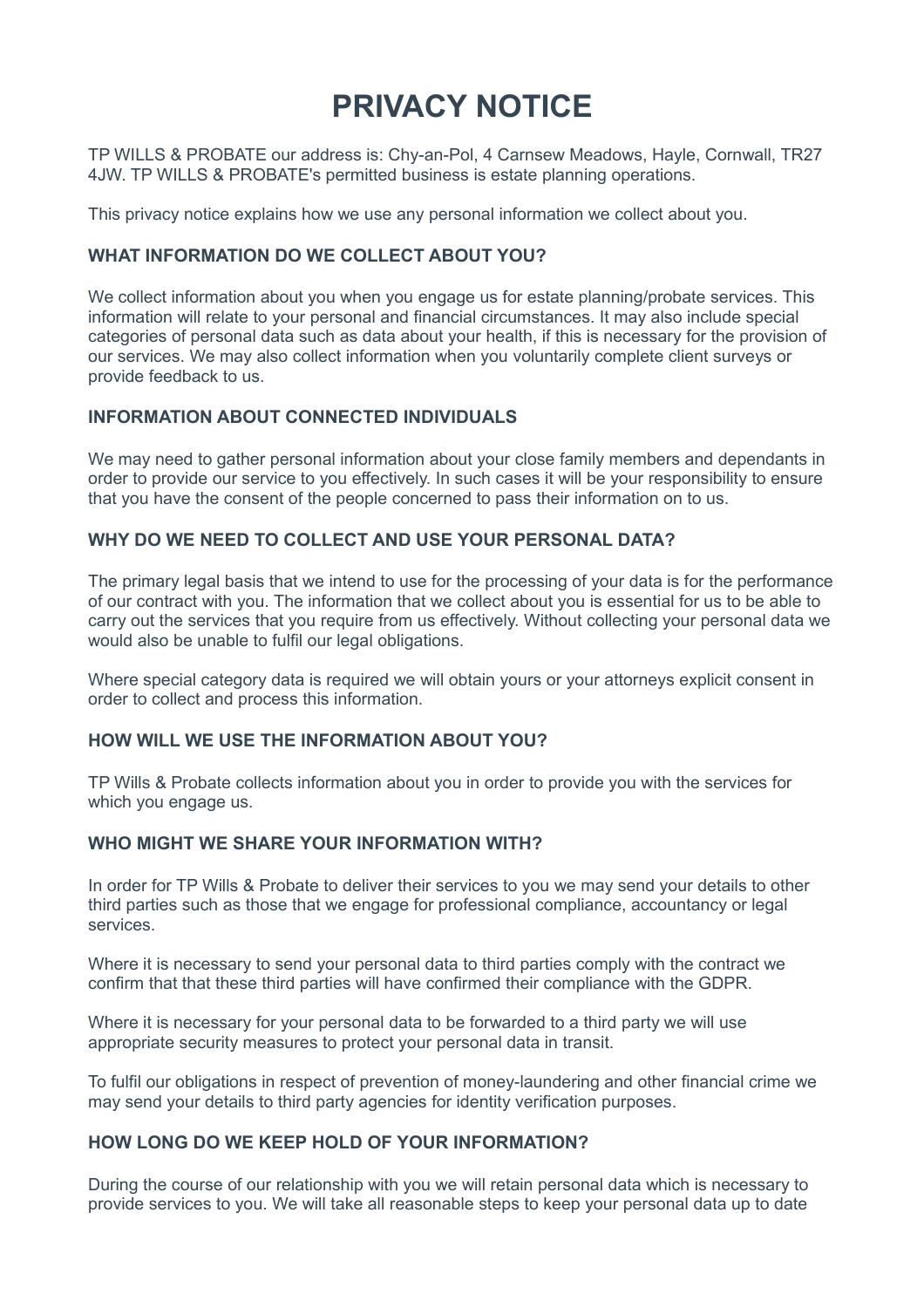throughout our relationship.

We reserve the right to retain data for as long as is required thereafter where we believe it is in our legitimate interests to do so.

You have the right to request deletion of your personal data. We will comply with this request, subject to the restrictions of our regulatory obligations and legitimate interests as noted above.

## **HOW CAN I ACCESS THE INFORMATION YOU HOLD ABOUT ME?**

Your rights under the Data Protection Act are as follows:

- 1. The right to be informed
- 2. The right of access
- 3. The right to rectification
- 4. The right to erasure
- 5. The right to restrict processing
- 6. The right to data portability
- 7. The right to object
- 8. Rights in relation to automated decision making and profiling

#### TP Wills & Probate, Chy-an-Pol, 4 Carnsew Meadows, Hayle, Cornwall. TR27 4JW

Tel: 01736 758418 Email[:timpoole@tpwills.co.uk](mailto:timpoole@tpwills.co.uk) Website: www.tpwills.co.uk

Please note that you have the right to request the above, however, when we receive your request we may object to your request if we do not agree with it. We will however inform you if the request has been granted or not.

You have the right to request a copy of the information that we hold about you. If you would like a copy of some or all of your personal information please email us: timpoole@tpwills.co.uk or write to us using the contact details noted below. You will be required to provide us with proof of your identity in order for us to comply with your request and depending on the work involved a charge might be made. We have an obligation to ensure that your personal information is accurate and up to date. Please ask us to correct or remove any information that you think is incorrect.

#### **MARKETING**

From time to time we may need to contact you in regards to changes in legislation in order to ensure that your estate planning remain effective.

If you consent, we may also email you about other products or services that we think may be of interest to you. If you have agreed to receive marketing information, you may opt out at a later date.

You have a right at any time to stop us from contacting you for marketing purposes. If you no longer wish to be contacted for marketing purposes, please contact us by email or post.

We will not share your information for marketing purposes with other companies.

#### **COOKIES**

We use cookies to track visitor use of the website and to compile statistical reports on website activity. For further information visit www.allaboutcookies.org

You can set your browser not to accept cookies and the above website tells you how to remove cookies from your browser. However in a few cases some of our website features may not function